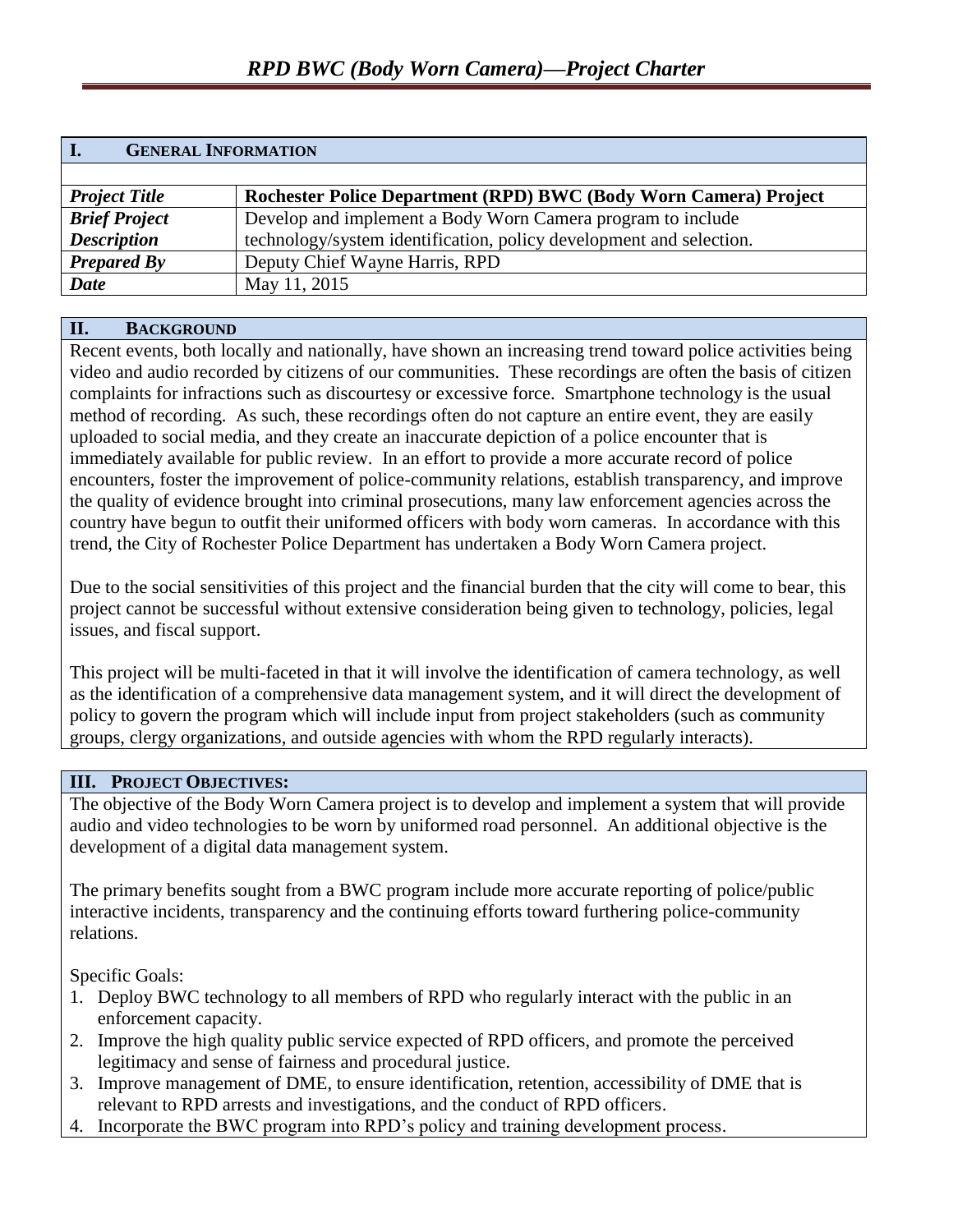#### **III. PROJECT OBJECTIVES:**

- 5. Develop and implement strong policies to ensure proper and credible use of BWCs.
- 6. Establish a long-term BWC program that remains technologically current, and financially sustainable.
- 7. Inform national efforts to improve the use of BWCs more broadly..

### **IV. PROJECT SCOPE:**

The scope of this project is to develop and implement a Body Worn Camera program. This will include:

- 1. Stakeholders will be identified (internal and external) and their input will be solicited in support of project objectives and to enhance transparency.
- 2. Identifying and contracting with an appropriate vendor for the purchase of the camera technology, and Data Management System.
- 3. Researching, developing and negotiating a BWC policy that addresses legal, privacy and labor issues. Policy research will include the creation of a Policy Development Team to ensure all levels of operational need and project objectives are appropriately addressed.
- 4. To promote transparency stakeholder input will be solicited throughout the project and stakeholders will be regularly updated on project status.
- 5. Successfully implementing our program, beginning with a roll out of one third of the total number of cameras we intend to deploy which will facilitate the establishment of a structured replacement program to reflect the expected three year turnover of camera technology.
- 6. The BWC Project will include a detailed independent evaluation by The Center for Public Safety Initiatives (CPSI) at Rochester Institute of Technology. CPSI, under the direction of Dr. John Klofas, has a proven history on the Federal, State, and Local levels regarding the analysis of policy and data within the criminal justice system. RPD will partner with CPSI with the collection of performance data and will provide equipment and policy feedback as appropriate. This process will begin after Phase I implementation and will continue through the completion of the program.

#### **V. ASSUMPTIONS:**

City Administration has determined that the Rochester Police Department will deploy Body Worn Cameras on uniformed officers. A BWC program will foster better community relations through accountability and transparency. Additionally, a BWC program will contribute to better public understanding of police policies and practices, and it is expected to be a factor in the decrease of the number of citizen complaints.

## **VI. CONSTRAINTS:**

- 1. There are budgetary implications that must be considered while developing a Body Worn Camera program. Specifically, depending on the Data Management System selected for this program, our budget will be impacted by way of the initial capital expenditure and annual operating cost. The detailed project planning phase will include cost estimates for both, and we will work closely with the Office of Management and Budget (OMB) throughout the project to pursue the most costeffective plan feasible. See Section X, below, *Project Risks*.
- 2. The collective bargaining agreement between the Rochester Police Department and the Rochester Police Locust Club (labor union) requires cooperation between the parties when changes to the terms and conditions of employment for members may occur. As such, there is the possibility that discussions may be required with the police union regarding the BWC Program prior to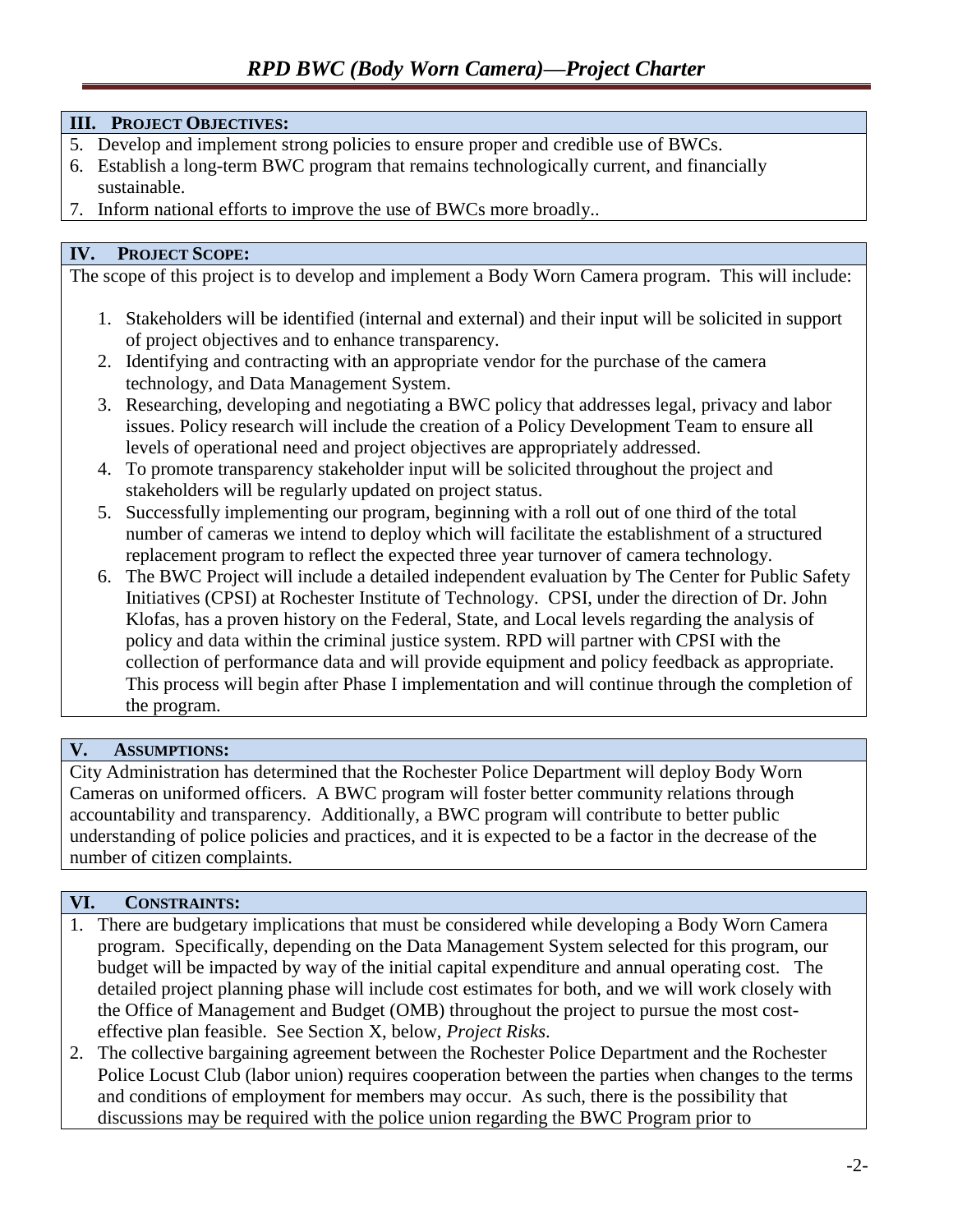### **VI. CONSTRAINTS:**

implementation. This potentially may impact the implementation schedule and/or project cost.

## **VII. PROJECT METHODOLOGY:**

The RPD BWC Project will be managed based on the global standard in project management principles as defined by the Project Management Institute's (PMI) PMBOK® (Project Management Book of Knowledge).

| <b>Phase</b>          | <b>Deliverables</b>                                                                   |  |  |
|-----------------------|---------------------------------------------------------------------------------------|--|--|
| 1. Project Initiation | <b>Establish Executive Management Team</b><br>٠                                       |  |  |
|                       | Research BWC technology<br>$\bullet$                                                  |  |  |
|                       | Develop Project Charter<br>$\bullet$                                                  |  |  |
|                       | Approval of Project Charter by Mayor                                                  |  |  |
|                       | <b>Identify Key Stakeholders</b>                                                      |  |  |
| 2. Project Planning   | Project Plan:                                                                         |  |  |
|                       | <b>Risk Plan</b><br>$\bullet$                                                         |  |  |
|                       | Budget (Capital & Operating Cost)                                                     |  |  |
|                       | Form Policy Development Team<br>$\bullet$                                             |  |  |
|                       | <b>Implementation Schedule</b><br>$\bullet$                                           |  |  |
|                       | <b>Stakeholders Communication Plan</b><br>$\bullet$                                   |  |  |
|                       | Detailed Roles and Responsibilities of all project participants<br>$\bullet$          |  |  |
|                       | Project Governance<br>$\bullet$                                                       |  |  |
|                       | <b>Project Change Process</b><br>$\bullet$                                            |  |  |
|                       | <b>Quality Plan</b><br>٠                                                              |  |  |
| 3. Project Execution  | Delivery of training<br>$\bullet$                                                     |  |  |
|                       | Deployment of Cameras<br>$\bullet$                                                    |  |  |
|                       | <b>Implementation of Policy</b><br>$\bullet$                                          |  |  |
|                       | Implementation of data collection plan for independent project evaluation             |  |  |
|                       | <b>Implementation of Data Management System</b>                                       |  |  |
| 4. Project            | Updating documentation and conducting proper follow up to ensure project<br>$\bullet$ |  |  |
| <b>Monitoring and</b> | success.                                                                              |  |  |
| <b>Control</b>        | Continue to collect data necessary for independent project evaluation<br>$\bullet$    |  |  |
| 5. Project Closeout   | <b>Closeout Report</b><br>$\bullet$                                                   |  |  |

#### **VIII. Project Milestones:**

The timeline identifies several deliverables intended to address key components identified by the COPS and PERF report "Implementing a Body-Worn Camera Program,"

| <b>Milestones</b>     |    | <b>Deliverables</b>               | <b>Responsibility</b> | <b>Date</b> |
|-----------------------|----|-----------------------------------|-----------------------|-------------|
| 1. Project Initiation |    | 1. Develop Project Charter        | Wayne Harris,         | May, 2015   |
|                       |    | 2. Research BWC technology        | <b>DCA</b>            |             |
|                       | 3. | <b>Identify Key Stakeholders</b>  |                       |             |
| 2. Project Planning   |    | Develop BWC Project Plan which    | Project Core          | June, 2015  |
|                       |    | will include the following:       | Team (includes        |             |
|                       |    | Solicitation of Stakeholder Input | representatives       |             |
|                       |    | <b>Risk Assessments</b>           | from RPD $&$ IT;      |             |
|                       |    | RFP & Selection of                | Wayne Harris,         |             |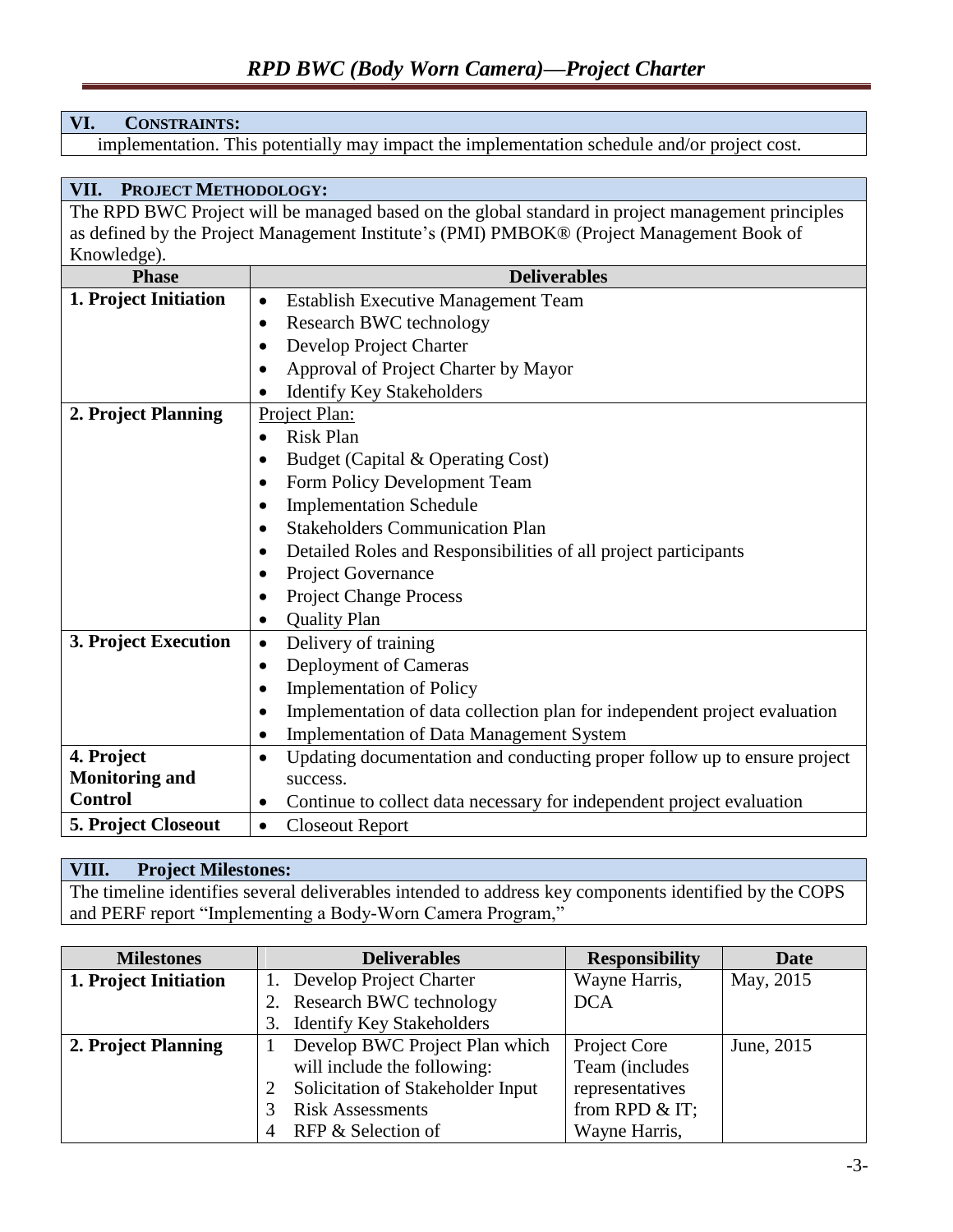| <b>Milestones</b>            | <b>Deliverables</b>                                      | <b>Responsibility</b>   | <b>Date</b>    |
|------------------------------|----------------------------------------------------------|-------------------------|----------------|
|                              | Vendor/Consultant                                        | Kevin Costello,         |                |
|                              | Council Approval of<br>5                                 | Tony Sutera,            |                |
|                              | Vendor/Consultant Contract                               | Mark Dibelka,           |                |
|                              | Capital Cost<br>6                                        | John Mustico, and       |                |
|                              | <b>Operating Cost</b><br>7                               | Nick Petitti)           |                |
|                              | <b>Implementation Schedule</b><br>8                      |                         |                |
|                              | Present Recommended Plan for<br>9                        |                         |                |
|                              | Mayor's Approval                                         |                         |                |
|                              | 10 Stakeholders Communication Plan                       |                         |                |
|                              | 11 Detailed Roles and                                    |                         |                |
|                              | Responsibilities of all project                          |                         |                |
|                              | participants                                             |                         |                |
|                              | 12 Project Governance                                    |                         |                |
| 3. Policy Development        | Form Policy Development Team<br>$\mathbf{1}$             | RPD R&E (John           | December, 2015 |
|                              | Solicit Stakeholder Input: Policy,<br>2                  | Mustico)                |                |
|                              | FOIA, and Privacy.                                       |                         | June, 2015     |
| 4. Project Funding           | Approval of funding from City<br>$\mathbf{1}$<br>Council | Wayne<br>Harris/Tony    |                |
|                              |                                                          | Sutera/Director of      |                |
|                              |                                                          | Office                  |                |
|                              |                                                          | Management              |                |
|                              |                                                          | <b>Budget</b>           |                |
| 5. Technology                | Prepare and Publish RFP<br>$\mathbf{1}$                  | Project Core            | December, 2015 |
| <b>Solution Evaluation</b>   | Complete Selection Grid based on<br>$\overline{2}$       | Team (Harris,           |                |
| and Selection                | Proposals                                                | Costello, Sutera,       |                |
|                              | 3<br>Complete Selection Grid based on                    | Dibelka, Mustico,       |                |
|                              | vendor scripted demonstrations                           | Petitti and Subject     |                |
|                              | Evaluation of cameras based on<br>4                      | <b>Matter Experts</b>   |                |
|                              | field testing                                            | from RPD & IT           |                |
|                              | <b>Vendor Selection</b><br>5                             |                         |                |
| <b>6. Submission to City</b> | $\mathbf{1}$<br>Submit to council for approval to        | Wayne Harris            | January, 2016  |
| Council                      | enter into a contract with the                           |                         |                |
|                              | selected vendor                                          |                         |                |
| 7. Contract                  | <b>Execution of contract</b><br>1                        | Wayne Harris,           | January, 2016  |
| <b>Negotiations</b>          |                                                          | Tony Sutera, and        |                |
| 8. Phase I                   | <b>BWC</b> Deployment and training<br>1                  | Law Department<br>Kevin | May, 2016      |
| Implementation               | <b>Management System</b><br>2                            | Costello/Tony           |                |
|                              | Implementation                                           | Sutera                  |                |
|                              | Begin CPSI evaluation<br>3                               |                         |                |
| 9. Phase II                  | Deployment of Cameras<br>$\mathbf{1}$                    | Kevin                   | May, 2017      |
| Implementation               | Continue CPSI evaluation<br>2                            | Costello/Tony           |                |
|                              |                                                          | Sutera                  |                |
| 10. Phase III                | Deployment of Cameras<br>$\mathbf{1}$                    | Kevin                   | May, 2018      |
| Implementation               | Continue CPSI evaluation<br>2                            | Costello/Tony           |                |
|                              |                                                          | Sutera                  |                |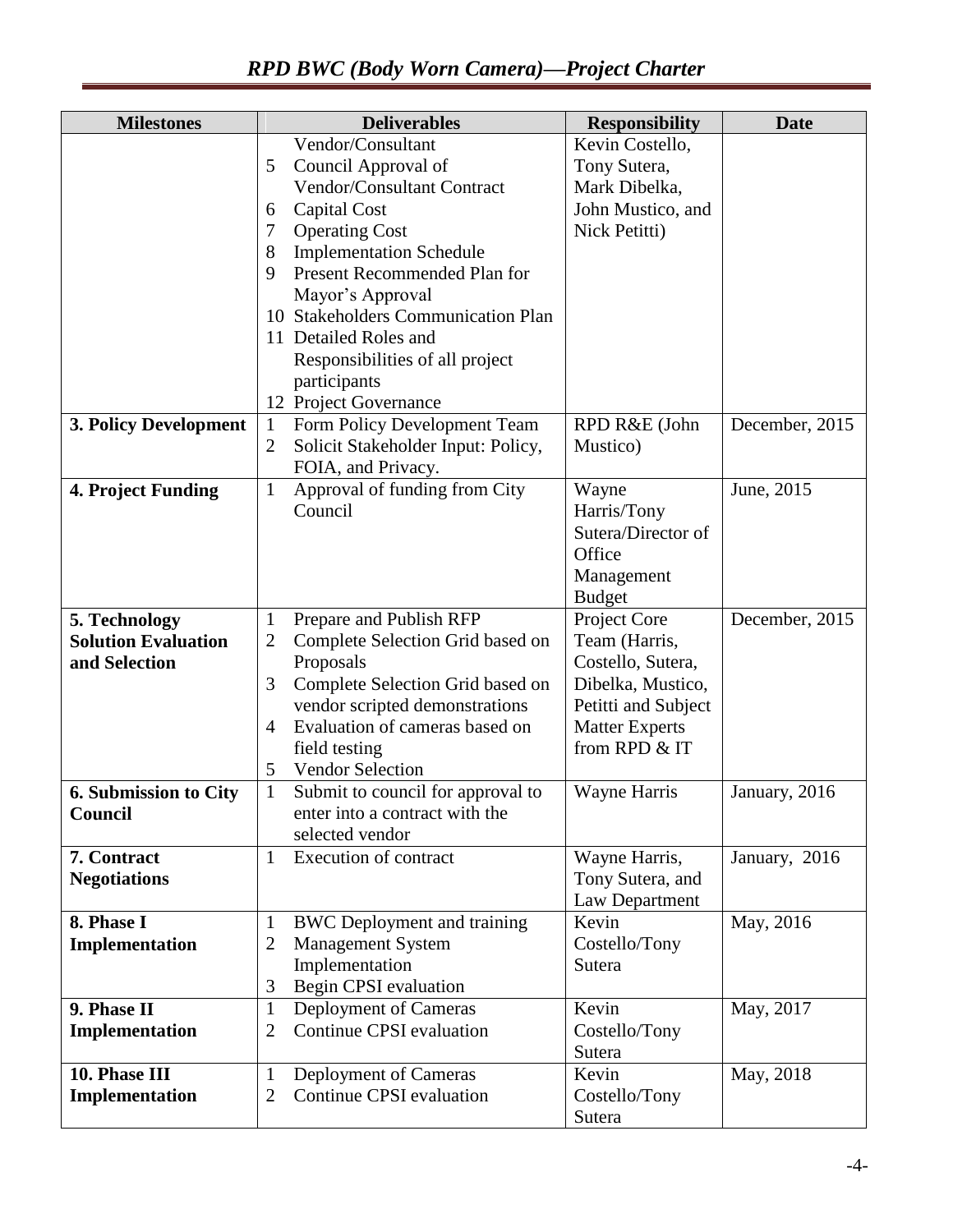| IX.                      | <b>Project Structure:</b>                             |                                                  |  |  |
|--------------------------|-------------------------------------------------------|--------------------------------------------------|--|--|
|                          | <b>Project Governance - Executive Management Team</b> |                                                  |  |  |
| <b>Project Title</b>     | <b>Assigned</b>                                       | Role                                             |  |  |
| <b>Executive Sponsor</b> | <b>Mayor Lovely Warren</b>                            | Ultimate approval authority for project design   |  |  |
|                          |                                                       | and implementation, and responsible to secure    |  |  |
|                          |                                                       | required funding and resources.                  |  |  |
| <b>Project Sponsor</b>   | Michael Ciminelli, Chief                              | Program oversight and control to ensure          |  |  |
|                          | <b>Wayne Harris, DCA</b>                              | successful completion of the program.            |  |  |
| <b>Project Steering</b>  | Len Redon, Deputy Mayor                               | Responsible to Executive Sponsor for project     |  |  |
| <b>Committee</b>         | Chris Wagner, OMB Director                            | oversight and control; vocal and visible project |  |  |
|                          | Allen Williams, Director of                           | champion; approval of project deliverables;      |  |  |
|                          | <b>Special Projects</b>                               | policy decisions; issue resolution; approval of  |  |  |
|                          | Lisa Bobo, CIO                                        | scope changes, direction and guidance to the     |  |  |
|                          | Michael Ciminelli, RPD Chief                          | project.                                         |  |  |
|                          | James Smith, City                                     |                                                  |  |  |
|                          | <b>Communications Director</b>                        |                                                  |  |  |
|                          | <b>Project Core Team</b>                              |                                                  |  |  |
| <b>Project Sponsor</b>   | <b>Wayne Harris, DCA</b>                              | Program oversight and control to ensure          |  |  |
|                          |                                                       | successful completion of the program.            |  |  |
| <b>Project Managers</b>  | Kevin Costello, Captain, RPD                          | Responsible for ensuring that the Project Team   |  |  |
|                          | Tony Sutera, IT                                       | completes the project. The Project Manager       |  |  |
|                          |                                                       | will report to the Steering Committee. The       |  |  |
|                          |                                                       | Project Manager develops the Project Plan with   |  |  |
|                          |                                                       | the Team, and manages the Team's                 |  |  |
|                          |                                                       | performance of project tasks. The Project        |  |  |
|                          |                                                       | Manager is responsible for communication,        |  |  |
|                          |                                                       | including status reporting, risk management,     |  |  |
|                          |                                                       | obtaining necessary funding and resources        |  |  |
|                          |                                                       | through the Steering Committee, escalation of    |  |  |
|                          |                                                       | issues that cannot be resolved in the team, and, |  |  |
|                          |                                                       | in general, making sure the project is delivered |  |  |
|                          |                                                       | in budget, on schedule, and within scope.        |  |  |
| Project                  | Lt. Mark Dibelka                                      | Administrative assistance to Project Manager;    |  |  |
| Coordinator              | (Lt. Dibelka will hold this                           | will report to Project Manager for purposes of   |  |  |
|                          | position until December of 2015                       | this project. Also responsible for internal RPD  |  |  |
|                          | when the position will be filled                      | communications on the project. Maintain          |  |  |
|                          | by Lt. Mike Perkowski)                                | project schedule, action item and issue          |  |  |
|                          |                                                       | registers.                                       |  |  |
| <b>Subject Matter</b>    | <b>John Mustico, Sergeant, RPD</b>                    | Responsible for supporting the policy            |  |  |
| <b>Expert (SME)</b>      |                                                       | initiatives of this project.                     |  |  |
|                          | Nick Petitti, Director of                             | Responsible for coordinating data collection     |  |  |
|                          | Business Intelligence, RPD                            | with CPSI                                        |  |  |
|                          | <b>Support Teams</b>                                  |                                                  |  |  |
| <b>Communications</b>    | Allen Williams, Director of                           | Responsible to coordinate external               |  |  |
|                          | <b>Special Projects</b>                               | communications and community outreach for        |  |  |
|                          | James Smith, Director of                              | project.                                         |  |  |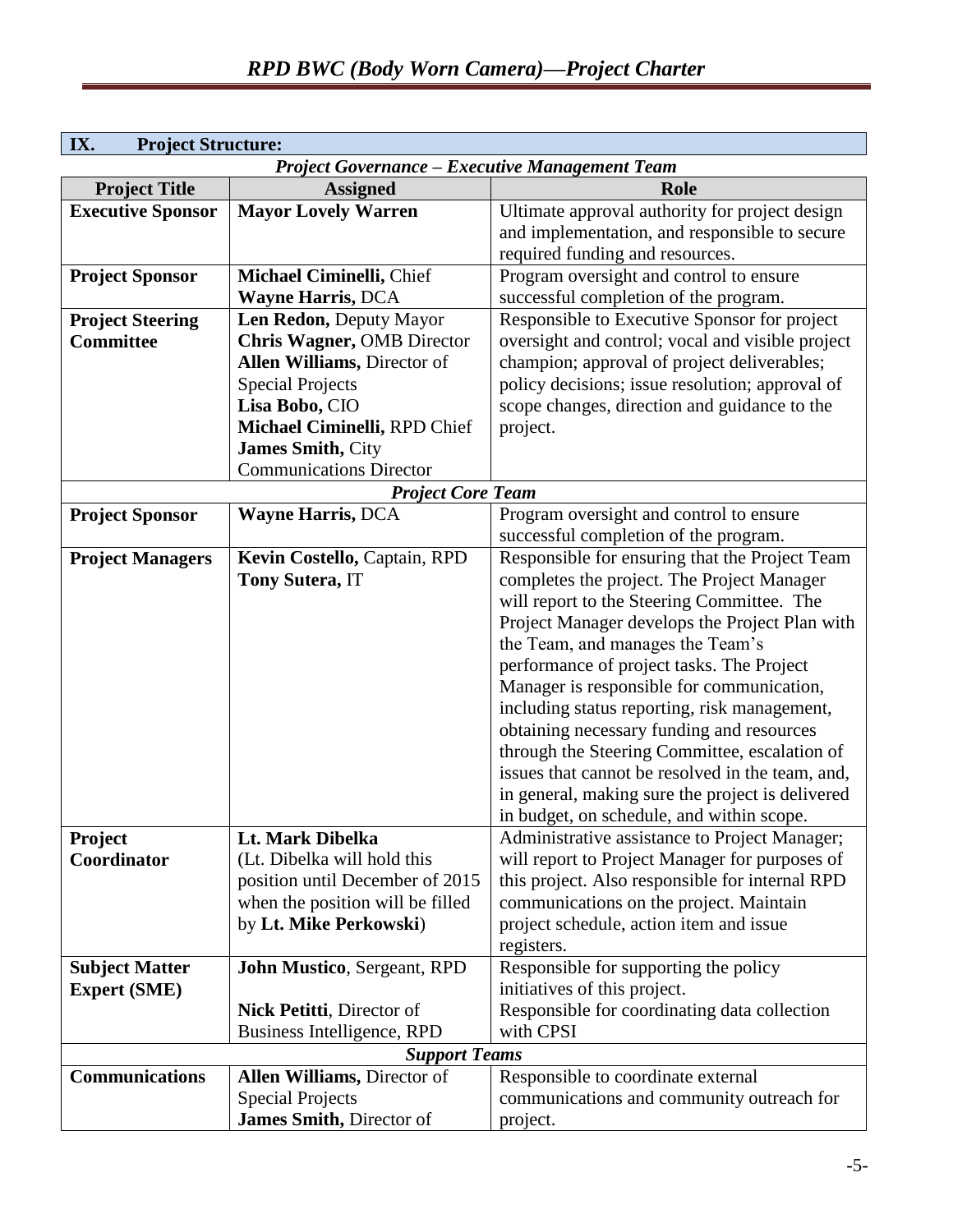# *RPD BWC (Body Worn Camera)—Project Charter*

| <b>Project Title</b>    | <b>Assigned</b>                  | <b>Role</b>                                   |
|-------------------------|----------------------------------|-----------------------------------------------|
|                         | Communications                   |                                               |
|                         | Inv. Jackie Shuman, RPD PIO      |                                               |
| Legal                   | <b>TBD</b> —Request Law Dept. to | Provide legal guidance and support to         |
|                         | assign attorney                  | <b>Executive Management Team and Police</b>   |
|                         |                                  | Development Team.                             |
| Labor                   | <b>Mike Oliveri</b>              | Provide labor related guidance and support to |
|                         |                                  | Executive Management Team as needed.          |
| <b>Vendor Selection</b> | Core Project Team: See above     | Issue RFP for vendor support as needed, and   |
|                         |                                  | selection of vendor(s).                       |
| <b>Community</b>        | <b>Chair-TBD</b>                 | Ensure effective communication with           |
| <b>Liaison</b>          |                                  | community stakeholders. Other roles and       |
|                         |                                  | responsibilities TBD                          |
| IT                      | <b>Chair-Tony Sutera</b>         | Provide subject matter expertise and          |
|                         | Other IT-TBD                     | recommendations on IT-related matters.        |
|                         | R&E- Joe Silva                   |                                               |
| <b>Budget</b>           | Co-Chairs                        | Provide subject matter expertise and          |
|                         | <b>Nancy Alberto, RPD</b>        | recommendations on budget matters for         |
|                         | Joe Mustico, OMB                 | options, including budget and cost estimates, |
|                         |                                  | and overall budget impact. Also, provide      |
|                         |                                  | budget support throughout all phases of the   |
|                         |                                  | project.                                      |
| Labor                   | <b>Chair - Wayne Harris</b>      | Provide subject matter expertise and          |
|                         | Mike Oliveri, Labor              | recommendations on labor matters and          |
|                         | <b>Kevin Costello</b>            | implications. Negotiations with unions(s) as  |
|                         |                                  | required to institute a BWC program.          |
| <b>Policy</b>           | Chair-Sgt. John Mustico          | Determine and implement necessary changes to  |
|                         | Membership TBD                   | RPD policies and procedures, e.g., General    |
|                         |                                  | Orders, Administrative Orders, etc.           |
| <b>Evaluation</b>       | <b>Chair-Nick Petitti</b>        | Coordination with Independent Evaluator to    |
|                         |                                  | ensure proper data collection and delivery.   |
| <b>Training</b>         | Chair-Lt. David Gebhardt         | Determine and coordinate needed internal RPD  |
|                         | Membership TBD                   | training to implement a BWC program.          |

## **IX. PROJECT RESOURCES:**

To be identified during project planning

# **X. PROJECT RISKS**

| <b>Risks</b>                                | <b>Mitigation Strategy</b>                              |
|---------------------------------------------|---------------------------------------------------------|
| Potential labor issues.                     | Work closely City labor officials to identify potential |
|                                             | labor issues as the plan is developed, and negotiate    |
|                                             | mutually acceptable resolutions with the union as       |
|                                             | needed.                                                 |
| BWC technology maintenance- For general     | The RFP will mitigate this concern as the selected      |
| maintenance of the BWC technology and       | vendor will have to meet our repair and maintenance     |
| eventual repair needs, a Department liaison | needs                                                   |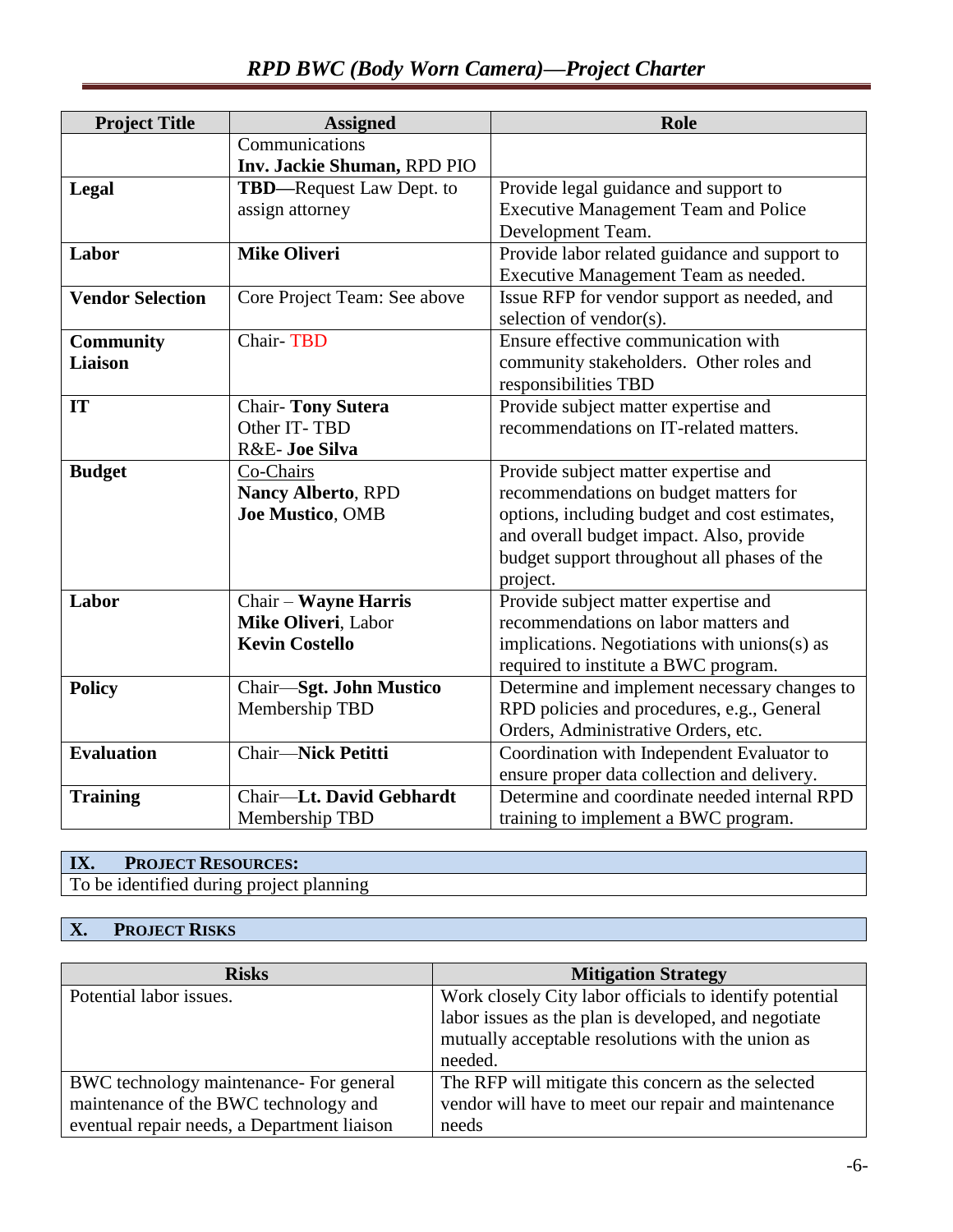## *RPD BWC (Body Worn Camera)—Project Charter*

| <b>Risks</b>                                    | <b>Mitigation Strategy</b>                                |
|-------------------------------------------------|-----------------------------------------------------------|
| will be identified to coordinate with the       |                                                           |
| selected vendor.                                |                                                           |
| Technology compatibility with Rochester's       | The RFP will mitigate this concern as the selected        |
| climate- As Rochester's climate offers various  | system will have to meet this requirement.                |
| degrees of extreme weather, we will need to     |                                                           |
| identify and select a system that can operate   |                                                           |
| under any condition.                            |                                                           |
| FOIL/Legal-The data collected from our          | FTE's will involve coordination with OMB and              |
| BWC camera program will likely be subject to    | DHRM. This will also require coordination with City       |
| FOIL requests, we will potentially need one or  | Communications and the Law Department.                    |
| two FTE's for data management and FOIL          |                                                           |
| requests.                                       |                                                           |
| Privacy concerns- Digital data will be          | Our policy will direct when an officer will activate the  |
| collected during officer interactions with the  | recording function of the BWC system, and under what      |
| public. This will result in data being gathered | circumstances an officer will be authorized to            |
| from private resident and during sensitive      | deactivate the recording function or not activate at all. |
| situations such as rape investigations.         |                                                           |
| BWC Limitations- A BWC field of view varies     | This concern will be mitigated through the RFP process    |
| depending upon the technology selected and      | and vendor selection with input from PDS for our          |
| how it is deployed/worn.                        | system needs.                                             |
| Due to the likelihood of similar projects being | Vendor availability will be taken into consideration      |
| conducted by law enforcement agencies           | during the selection process.                             |
| throughout the country, it is possible that the |                                                           |
| availability of potential vendors may be        |                                                           |
| limited. As a result potential vendors may be   |                                                           |
| unable to meet our timeline requirements.       |                                                           |

## **XI. SUCCESS MEASUREMENTS:**

The immediate success measurement of this project will be the deployment of Body Worn Cameras to be worn by RPD uniformed road personnel and overall ability to meet project objectives. The longer term success measures will include enhanced reporting of police and public interaction, transparency and improved police-community relations.

#### **XII. APPROVALS:**

Upon signature of the Executive Sponsor and the Steering Committee, the Project Managers are empowered to proceed with the project as outlined in this Charter.

| <b>Name</b>                    | <b>Signature</b> | <b>Date</b> |
|--------------------------------|------------------|-------------|
| <b>Mayor Lovely Warren</b>     |                  |             |
|                                |                  |             |
|                                |                  |             |
| <b>Len Redon</b>               |                  |             |
| Deputy Mayor                   |                  |             |
| Michael L. Ciminelli           |                  |             |
| Chief of Police, RPD           |                  |             |
| <b>Chris Wagner</b>            |                  |             |
| Director, Office of Management |                  |             |